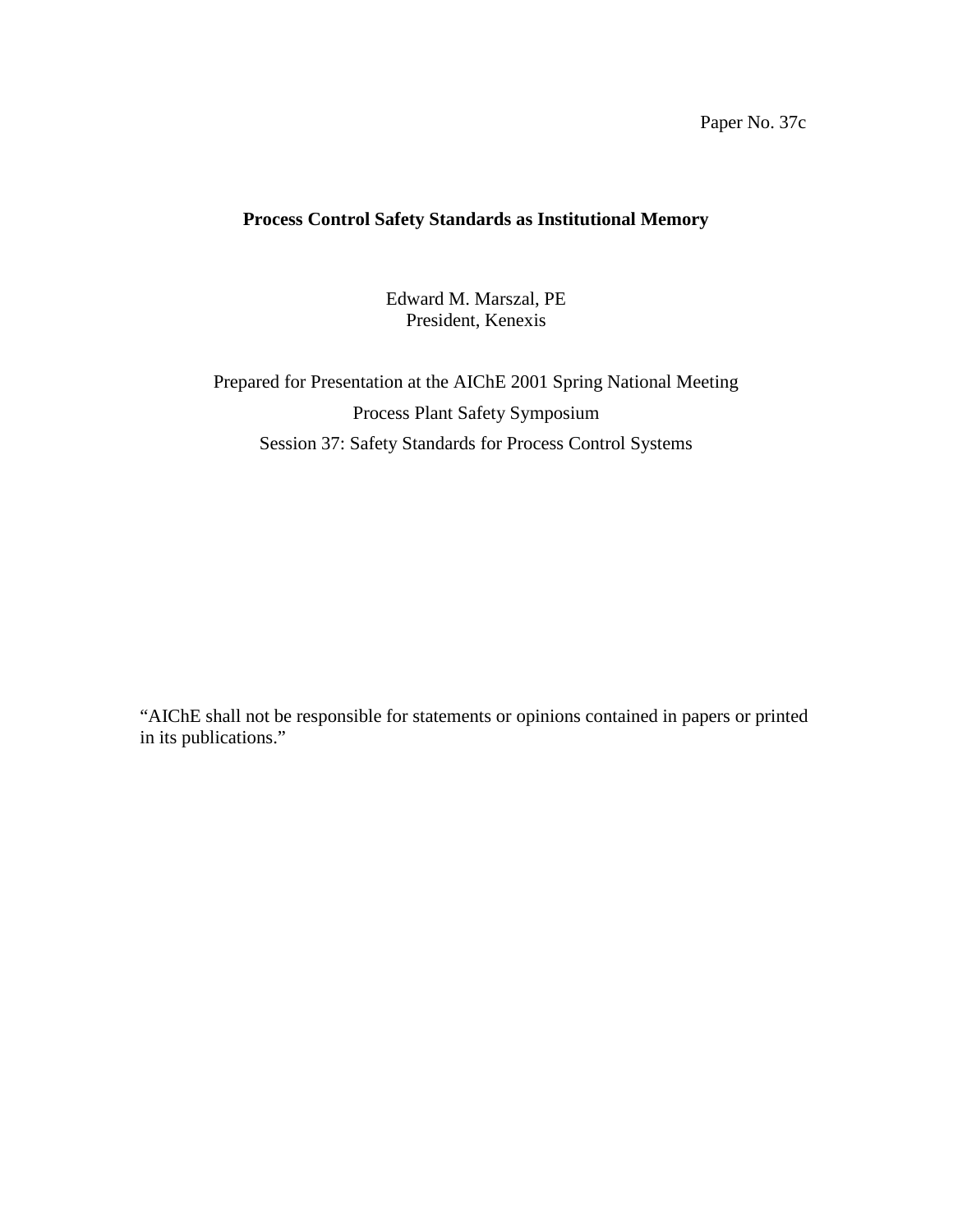## **Process Control Safety Standards as Institutional Memory**

Edward M. Marszal, PE President, Kenexis Ph: 614-451-7031 Fax: 614-451-2643 e-mail: edward.marszal@kenexis.com

## **Abstract:**

Process incidents and accidents are often initiated, or least not prevented, by basic process control systems (BPCS). Much attention has been paid to Safety Instrumented Systems (SIS) due to recently ratified national and international standards on their design. The BPCS has as much, if not greater, impact on overall safety. The BPCS continuously keeps the process under control and allows the operator to manually move the process to a safe operational state before SIS "trip" actions are taken.

Design standards and guidance documents that are the basis for BPCS design should include an "institutional memory" of the incidents and accidents that have occurred in the plant and industry. All accidents should be analyzed to determine their root cause. The root causes of accidents should also be reviewed to determine how to prevent the accidents from occurring in the future. When the root cause or contributor to an accident is the result of a BPCS failure or design flaw, process control design documents need to be altered so that similar accidents can be avoided in the future.

The paper presents some real accidents or near misses. Failure of a basic process control system contributed to the occurrence of the incident in each case. For each incident, process control standard changes that might prevent future occurrences of these incidents are proposed. The paper also discusses additional sources of information that can be used to increase the size of your "institutional memory" based on accidents that happen in the overall CPI.

#### **Introduction:**

Basic Process Control Systems (BPCS) are responsible for ensuring that a process is consistently performing its design intent. For instance, if the design intent of a process section is to heat the process fluid to  $500^{\circ}$ F then a BPCS is usually responsible for adjusting a heat input to ensure that a temperature of 500 °F is maintained. It is easy to see that problems occurring in the BPCS can quickly cause the process to violate design intent. If the heat input in the prior example were erroneously set to maximum, the results could be catastrophic.

In addition to performing "control" tasks, BPCS are also typically used as a first line of defense to bring the process to a safe state when process constraints are violated. BPCS are often designed to duplicate functions that are also performed in separate Safety Instrumented Systems (SIS); providing an additional independent layer of protection. As such, many of the requirements for SIS are also applicable to BPCS.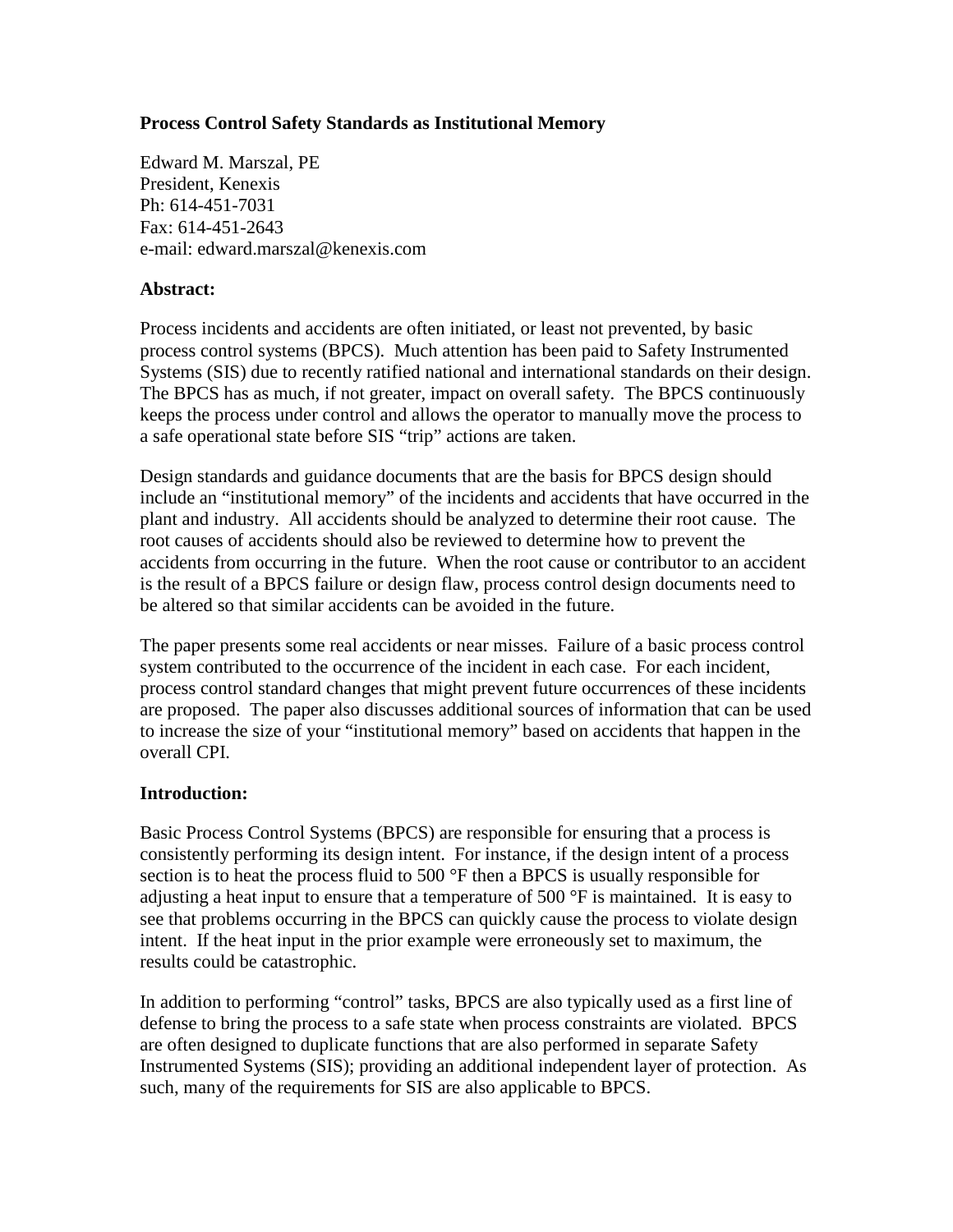BPCS also have the characteristic of being inherently complex. Most BPCS are a combination of field sensors and actuators and control room based computers that communicate over a variety of hard-wired connections and digital communication buses. In addition to the main equipment, there is a host of supporting bits and pieces that are also required to make the system work, such as intrinsic safety barriers, lightning surge arrestors, relays, current monitor switches, and minor equipment items without which the entire system could not work effectively and safely. Design, installation, maintenance, and operation of this large assembly of programmable, configurable, temperamental, and sometimes-uncooperative collection of equipment leaves a lot of opportunity for error. Furthermore, a lot of these errors can reside inside the BPCS for weeks, months and years undetected, waiting for the perfect opportunity to evidence themselves when they can cause significant damage.

In order to minimize the likelihood that a BPCS contributes to initiating potential plant incidents, and hopefully is able to prevent other initiating events from propagating into unwanted accidents, the BPCS should be consistently designed using a solid set of corporate standards. This set of standards should not only enforce good engineering principles, it should also consider previous accidents and provide methods for preventing them in the future.

## **Digital Institutional Memory System:**

At its root, a corporate standard for equipment design is simply a collection of requirements and procedures. As companies become more digitally enabled, they will also find that there is a benefit in moving corporate standards online. In doing so, they will be able to turn their requirement sets into databases, and their procedures into online tools. As more of a company's knowledge is placed online, they will be able to benefit from the synergies that interactions of those data sets and tools will allow. Specifically, databases of previous accidents can be related with databases of requirements to show how some requirements are related to previous accidents and also to show what engineering requirements have been created to prevent accidents from occurring in the future. This Digital Institutional Memory (DIM) system concept is demonstrated in *Figure 1*.

Web-based tools that are linked to relational databases also offer the advantages of global uniformity of design process, ease of deployment to multiple independent locations, consistency of information, and ease of data and application upgrades. Using newly available tools and standard protocols, providing access to databases through a standard web browser is nearly trivial.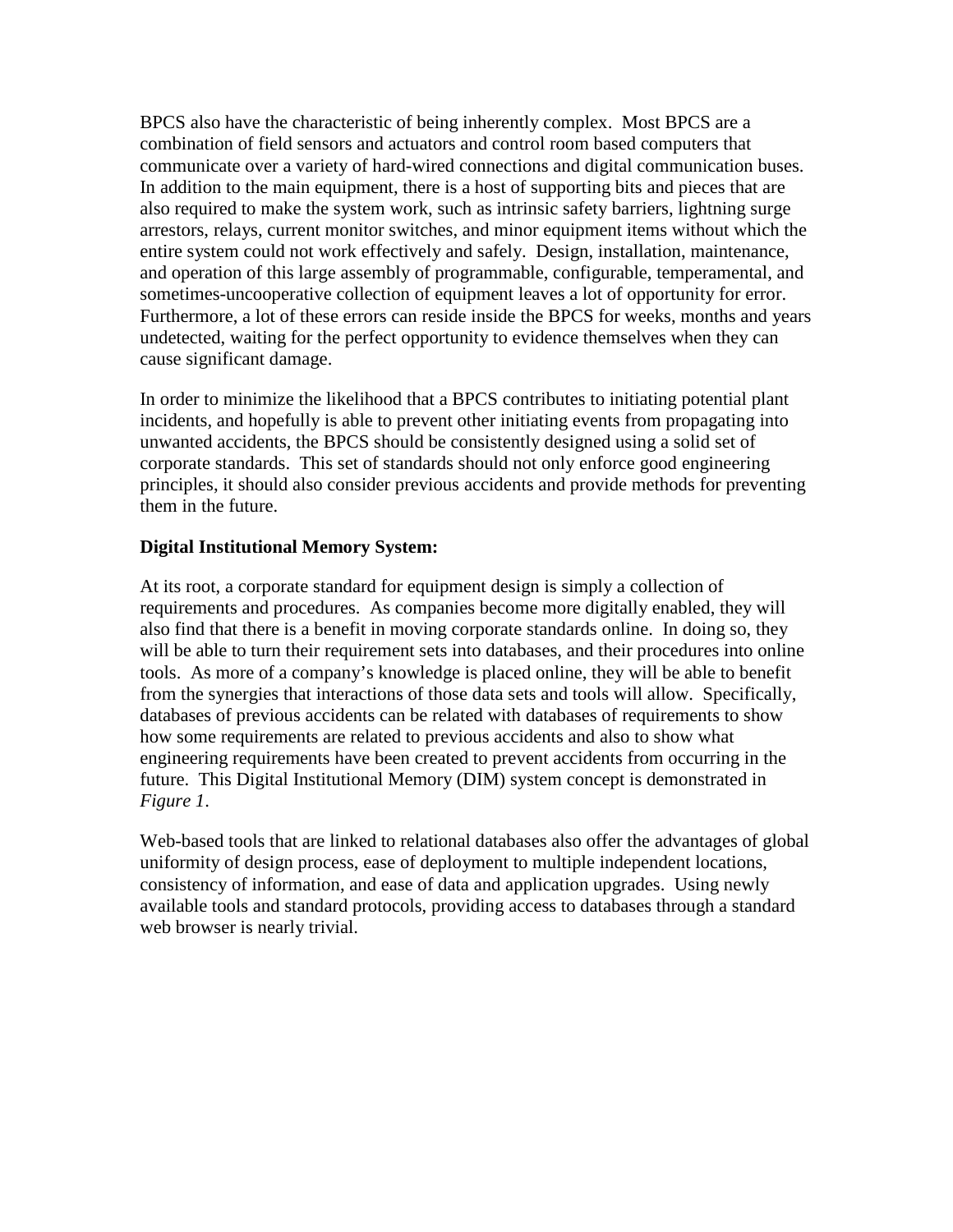

# **Figure 1 – Requirements Database Concept**

The concepts that are being discussed are not new, but the technology that can now be used to implement these paradigms has changed. For better or worse, computers are replacing the human element. The existing engineering design process relies heavily on experienced engineers and re-use of previous work. When designing a process, engineers will often use a "template" of a similar process unit as a starting point and as a reference when making design decisions. The engineer will then usually use a computerized tool to complete forms that describe the requirements for each equipment item. To some degree, these tools contain intelligence in the form of drop-down boxes and selection lists that are tailored to specific situations and other input.

Often during this process engineers will encounter novel or unfamiliar situations. They may even encounter situations where the computerized tool guidance or specifications in the template process seem strange. In these situations, engineers will often consult the organization's "institutional memory" to determine the reasons behind what may seem to be strange requirements. More often than not, the institutional memory is one or more engineers who have a combined experience that pre-dates the industrial revolution. When asked to explain the rationale behind the seemingly strange requirements they will almost invariably be able to tell a story of how something went wrong on a previous installation of equipment in the same service. After hearing the story the process engineer will usually have a much better understanding of the situation and wonder why she didn't think of this contingency.

This form of institutional memory has served us well for a long period of time, but there are a number of factors driving a move to a DIM system.

• More engineering work is being outsourced, but lessons learned must still be applied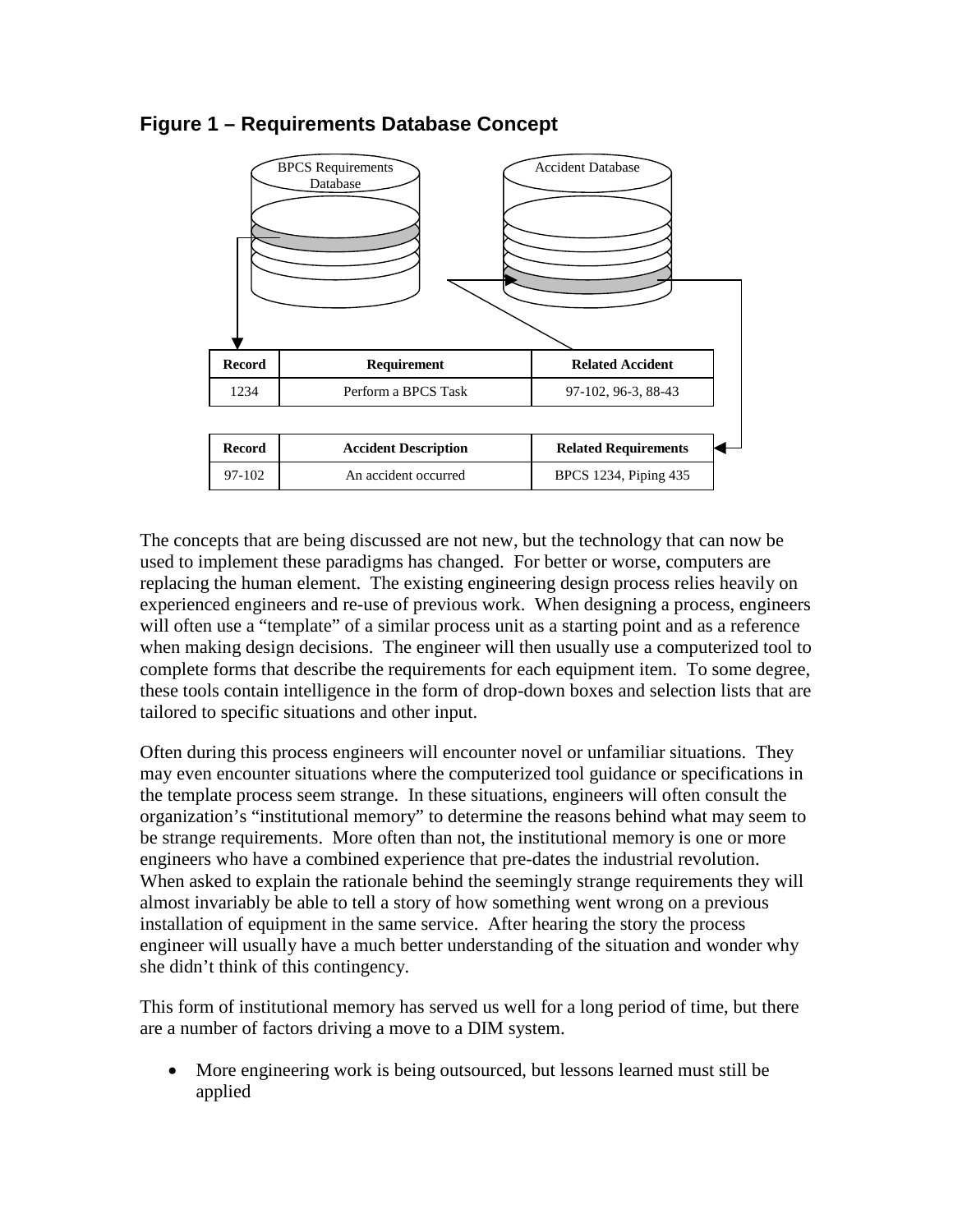- Senior engineers who hold the knowledge are leaving the company
- Employee tenures are becoming increasingly short
- Company's becoming more global

The Institutional Memory system that is currently being employed by most organizations is being destroyed by current market conditions. In order to survive, organizations are being forced to focus on their core skills and compete on a global landscape. This requires projects to be completed by bringing together teams that include outside experts, consultants and engineers, just in time. In addition, the team might be spread all around the world, but need to work from a common set of requirements to create a consistent product.

By using a DIM system, all engineers would work through uniform web-based tools and access a consistent set of requirements. This set of interconnected databases and tools will not only provide answers to questions about design basis, it will also provide a means of validating that all design requirements have been met during the validation or pre-startup acceptance test phase of a project.

Although a DIM system does not have all of the advantages of the experienced engineers that we have come to rely on, it does have its own unique set of advantages.

- DIM does not get sick, go on vacation, or retire
- DIM is available 24 hours a day to a virtually infinite number of people located globally
- DIM will not "forget" any previous incidents
- DIM recall of previous incidents will not change over time

While a DIM method for ensuring previous incidents are incorporated in new and existing process designs can never replace experienced

## **Scenarios:**

The following scenarios are some examples of where accidents have occurred in the process industries where a requirement in a corporate standard or a requirements database could have prevented the accident from occurring. These scenarios demonstrate the type of information that could be used to populate an accident database, and the associated requirements that might be included in a BPCS requirements database.

#### Incident #1

INCIDENT TITLE: Failure of Centrifugal Pump P-101A at Unit A LOCATION: USA (Company, City and State Withheld) DATE AND TIME: December 01, 1997

SUMMARY OF INCIDENT: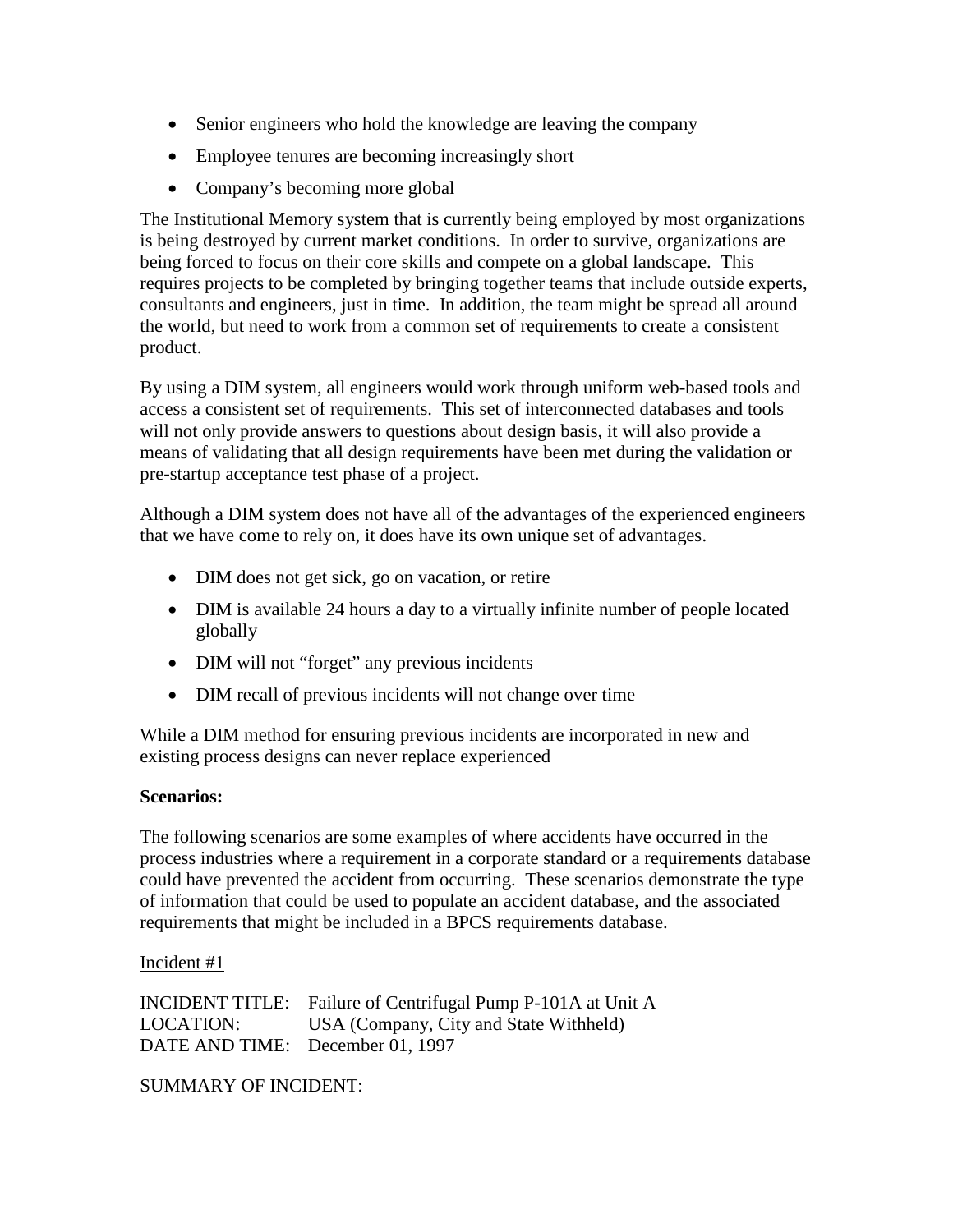At approximately 0700 hours on December 01, 1997, centrifugal pump P-101A pumping condensate from Tank 106 to the main storage tank TK-100 failed. The pump motor M-101A tripped on overload. Subsequent inspection of the pump revealed that its impeller and bearings were damaged.

#### BPCS RELATED ISSUES:

An investigation of the incident revealed that the pump failure was caused by loss of pump suction due to no level in Tank 106. The level in Tank 106 is controlled by level control loop LIC-1009. The transmitter measuring the level LT-1009 was a smart transmitter that failed, as was configured to fail high. The level controller therefore closed the condensate inlet valve causing the tank to run empty.

#### RECOMMENDATION FOR PREVENTION:

The failure mode of the transmitter to be changed to "fail low", and low and high level alarms are required in the control room for Tank 106.

## APPLICABLE STANDARD REQUIREMENT:

Add the following clause to the Corporate BPCS design guidelines:

## **"An analysis of the failure modes of field transmitters shall be made during the engineering of loops in the BPCS to ensure that the most likely failure mode cannot lead to an unacceptable operating state."**

Incident #2

INCIDENT TITLE: Damage to reciprocating compressor C-516 LOCATION: USA (Company, City and State Withheld) DATE AND TIME: July 19, 1992

#### SUMMARY OF INCIDENT:

At approximately 1030 hours on July 19, 1992 the main control room operator for plant B got an alarm that C-516 compressor tripped on high discharge pressure. While speaking to the roving field operator to check the machine the operator got another alarm that the 600 HP motor driving the compressor tripped on motor overload. The controls and interlocks for the compressor motor are wired to a standard Programmable Logic Controller (PLC). Regulatory controls for the unit are handled by a DCS system.

Subsequent field inspections revealed that the compressor internals were damaged and that the high discharge pressure interlock contact in the PLC was "forced".

#### BPCS RELATED ISSUES:

The discharge pressure of the compressor became high because of the sluggish operation of a pressure control valve. The high discharge pressure switch wired to the PLC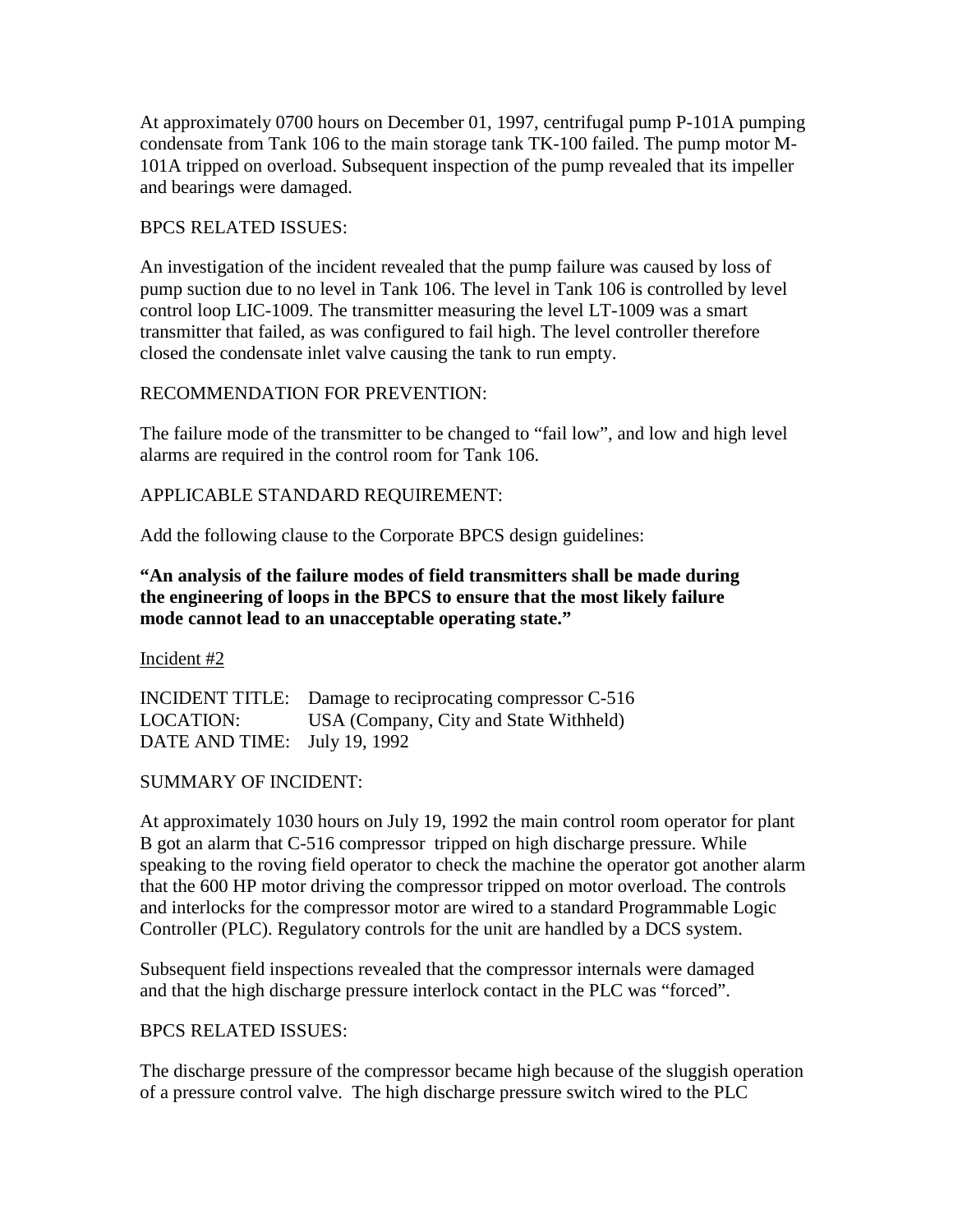detected the high pressure. The PLC digital output connected to the motor stop circuit did not operate due to it being "forced". Technicians would frequently force PLC I/O contacts in the PLC during the testing of field devices. It is essential that the forces be removed after the testing is completed. In this instance this was not done. The operator received the high-pressure alarm in the main control room because the alarm was connected to a separate output in the PLC. When he received the alarm he assumed that the compressor had tripped.

## RECOMMENDATION FOR PREVENTION:

Install a hardwired alarm in the main control room to indicate that a PLC I/O or internal register in a forced/override state.

## APPLICABLE STANDARD REQUIREMENT:

Add the following clause to the Corporate PLC design guidelines:

## "**A dedicated hardwired alarm to be provided in the main control room to clearly indicate that a PLC I/O or internal reference is in a "Forced or override" state. A single alarm is required for each PLC.**

#### Incident #3

INCIDENT TITLE: Overheating and damage to Electrically heated furnace F-607 LOCATION: USA (Company, City and State Withheld) DATE AND TIME: June 16, 1989

#### SUMMARY OF INCIDENT:

Electric furnace F-607 is use to carbonize metal powders at a temperature of approximately 2000 deg F. The furnace is 40 ft long, and 6ft wide and is internally lined with refractory bricks. A 4-20 ma electronic temperature controller located in a local panel controls the temperature. (T/C input and 4-20 ma output sent to an SCR panel that controls voltage to electric heaters.) The furnace also has a separate high temperature trip system set at 2200 deg F. During the commissioning of the furnace, the local electronic temperature controller was set to maintain the internal temperature of the furnace during the night at 800 deg F. When the operator inspected the furnace the following morning he noticed that the outer casing was glowing red. He immediately turned off all power to the furnace. The refractory bricks required replacing.

#### BPCS RELATED ISSUES:

An investigation of the incident revealed the following

• The thermocouple sensing the furnace temperature has failed during the night and the local temperature controller operated as if the temperature was 0 deg F. The electric heaters were therefore turned on to maximum.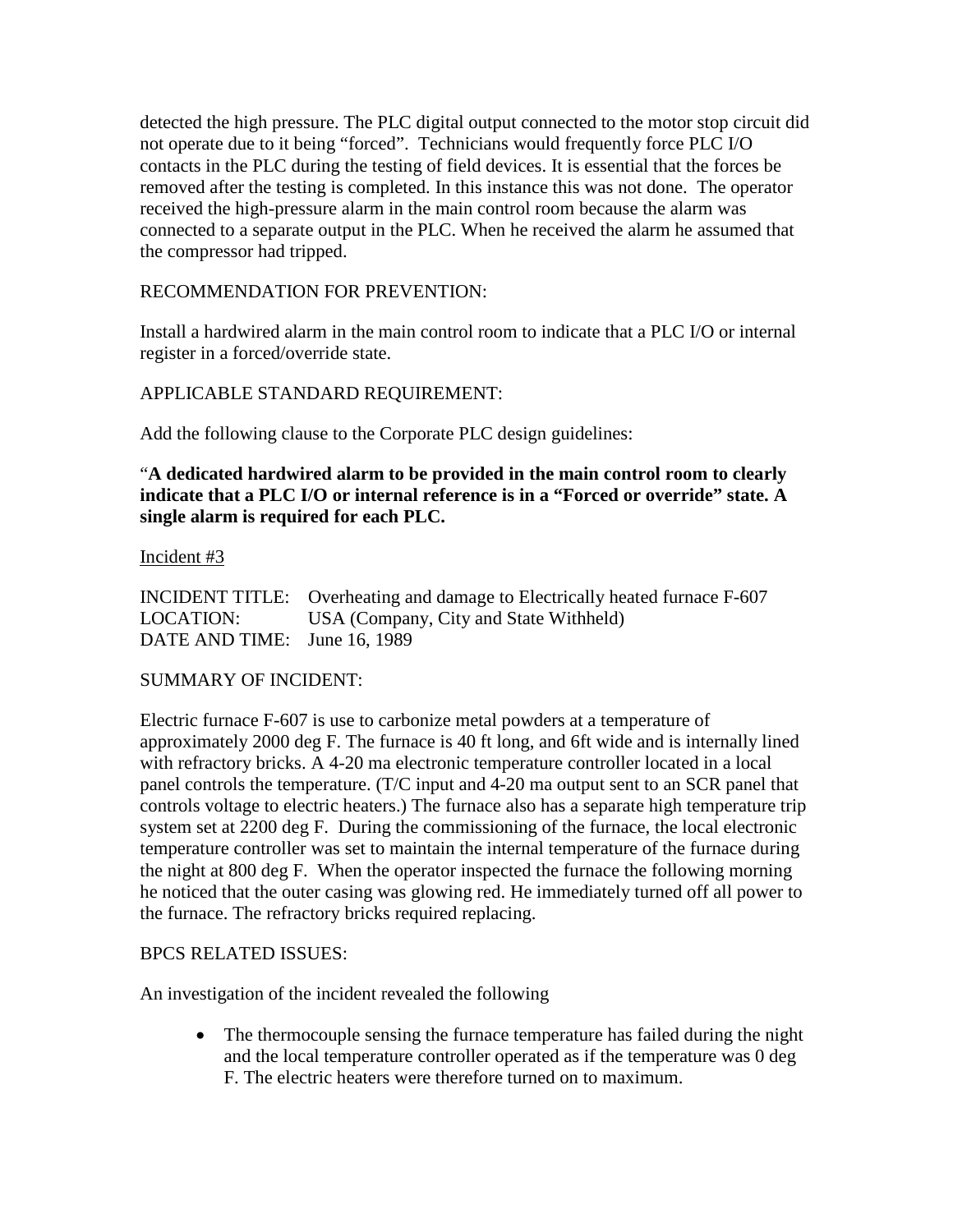• The backup high temperature safety shutdown system was disabled due to thermocouple problems.

## BPCS RELATED RECOMMENDATION FOR PREVENTION:

- No system must be made operational unless all trip systems are functioning
- The temperature controller must be set for 0 ma output upon thermocouple burnout.

## APPLICABLE STANDARD REQUIREMENT:

Add the following clause to the Corporate BPCS design guidelines:

**"High or low temperature trip points are often configured within a interlock system using thermocouples as the source of temperature information. Since the primary failure mode for thermocouples is thermocouple burnout, burnout detection and alarm is mandatory on all temperature inputs."**

**"For thermocouples connected directly to electronic controllers for temperature control, the controller must have built in and configurable thermocouple burn out protection. This has to be set for all controllers so that the system can be placed in a safe mode if a T/C burnout occurs."**

#### Incident #4

|                         | INCIDENT TITLE: Frequent nuisance trips at various units in refinery |
|-------------------------|----------------------------------------------------------------------|
| LOCATION:               | USA (Company, City and State Withheld)                               |
| DATE AND TIME: Numerous |                                                                      |

#### SUMMARY OF INCIDENT:

A petroleum refinery was experiencing frequent nuisance trips, especially to furnaces. The trips occurred whenever small dips in the control voltage to the trip circuits or open wiring occurred. These trips were having a major impact on the refinery production. A team was formed to recommend possible solutions to the problem.

#### BPCS RELATED ISSUES:

All trips were designed to be deenergize to trip. A drop in the control voltage or open wiring would cause the latching solenoids valves or relays to de-energize tripping the equipment. Maintenance technicians would some times inadvertently turn off the control voltage to the trip circuits causing a shutdown

#### BPCS RELATED RECOMMENDATION FOR PREVENTION:

Change the trip philosophy from de-energize to trip to energize to trip. Provide alarm in the main control room to alert operator on loss of control voltage to trip circuits.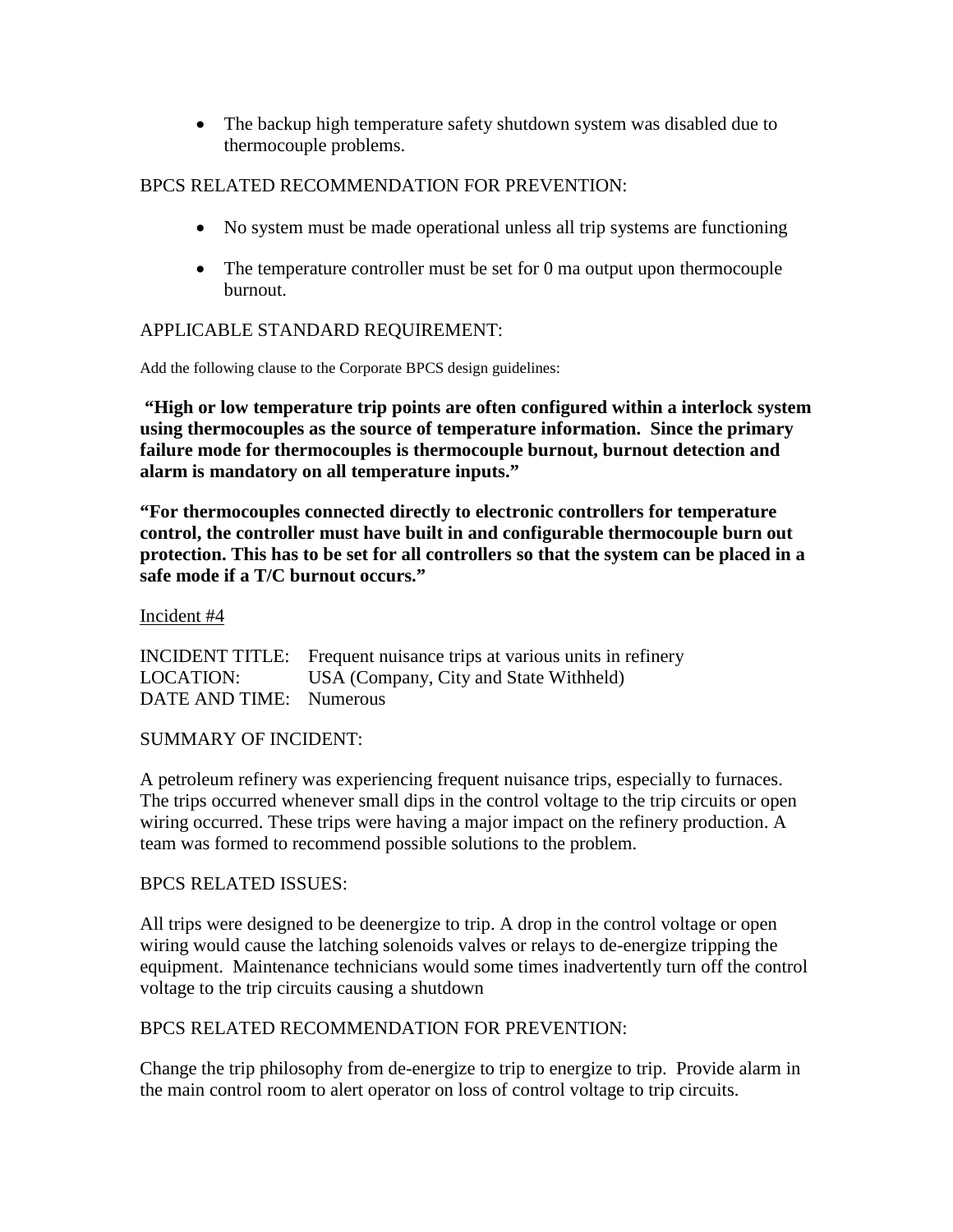#### APPLICABLE STANDARD REQUIREMENT:

Add the following clause to the Corporate PLC design guidelines:

"**In general, protective systems shall be of normally de-energized design to reduce potentially hazardous nuisance trips due to power failures, brownouts and open wiring. For microprocessor based systems considerations should be given to open wire fault detection. Normally energized protective systems are subject to special approval"**

Incident #5

INCIDENT TITLE: Hydrogen fire at rotary kiln LOCATION: USA (Company, City and State Withheld) DATE AND TIME: March 10, 1991

#### SUMMARY OF INCIDENT:

A rotary kiln 10 ft diameter and 100 ft in length was used as a reduction furnace. The oxygen in the material flowing through the kiln combined with the hydrogen at a high temperature to form water vapor. The hydrogen pressure in the kiln was controlled by a PID loop in a standard programmable logic controller (PLC).

On March 10 1991 the hydrogen pressure in the kiln became excessively high, and the hydrogen escaping through the seals in the kiln subsequently ignited. The kiln had to be purged with nitrogen to extinguish the fire.

#### BPCS RELATED ISSUES:

An investigation of the incident revealed that the PLC analog input and analog output cards were located in different racks and powered from different 110 volts power supplies. The 110 volts power to the analog input rack tripped causing the hydrogen inlet valve to open fully creating the high pressure i.e. the controller responded to a zero input signal.

BPCS RELATED RECOMMENDATION FOR PREVENTION:

Rewire PLC pressure control loop to a dedicated electronic controller. The pressure transmitter and valve to be powered directly from the controller.

#### APPLICABLE STANDARD REQUIREMENT:

Add the following clause to the Corporate BPCS design guidelines:

#### **"PLC PID regulatory loops not to be used for critical control because of potential segregation of I/O and difficulties in tuning the loops."**

**Expanding Your Accident Database:**